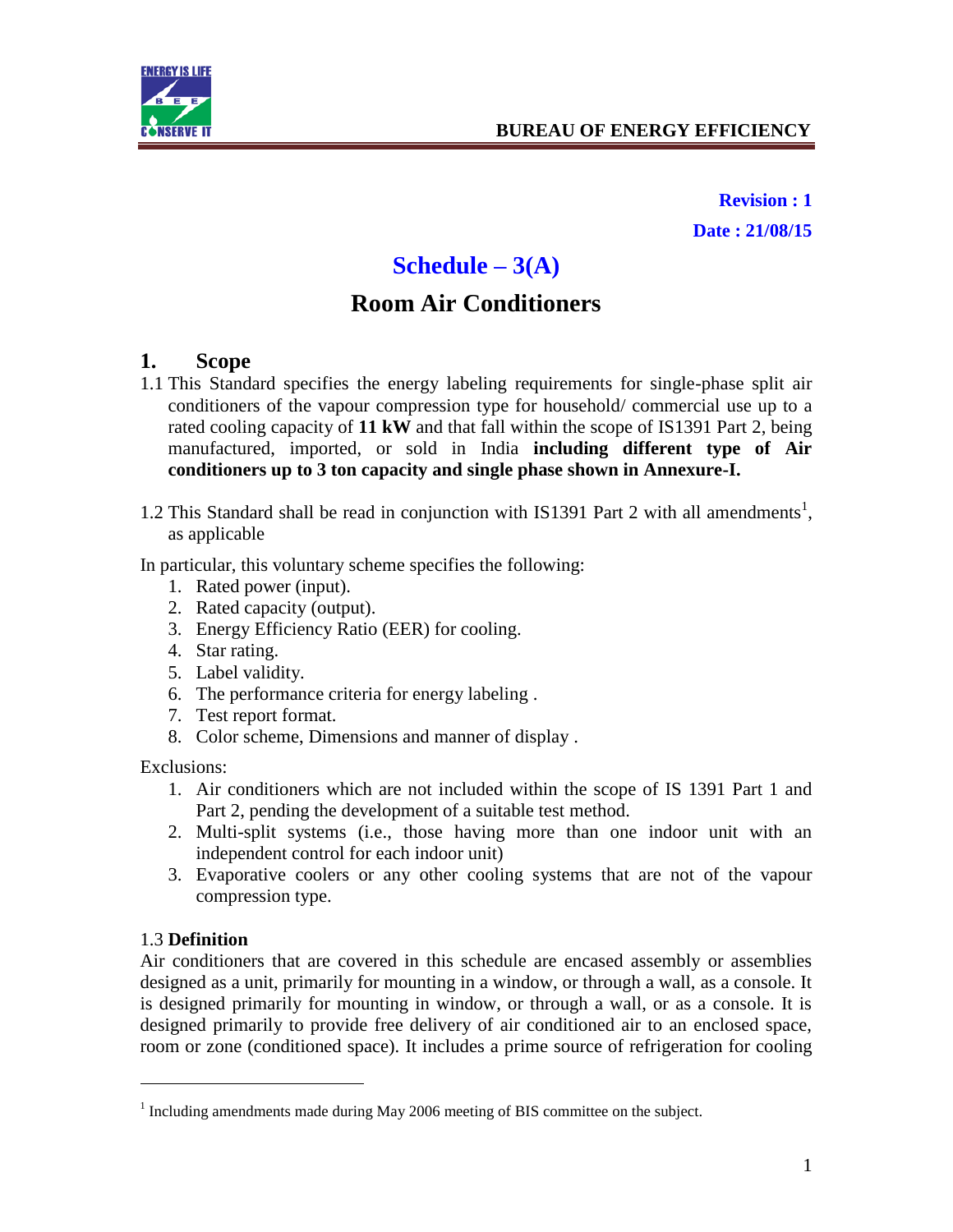

and dehumidification and may also include means for ventilating or exhausting air. Where such equipment is provided in more than one assembly, the separated assemblies (split-systems) are to be designed to be used together, and the requirements of rating outlined in this schedule are based on the use of matched assemblies.

## **2. Schedule of tests**

#### **2.1 Method of tests**

The testing code and procedure for air conditioners shall be as per IS1391 Part 2 with all amendments.

Exception to IS 1391 part 2: All tests, including the Energy Consumption and Capacity tests, shall be conducted in Balanced Ambient Calorimeters for the purpose of check and challenge testing.

#### **2.2 Parameters to be tested**

#### **2.2.1 Energy Consumption**

The Energy Consumption test of the air conditioner shall be conducted as per IS 1391 Part 2 with all amendments.

### **2.2.2 Cooling Capacity**

The Capacity Rating test of the air conditioner shall be conducted as per IS 1391 Part 2 with all amendments.

Note : All standard ratings for equipment in which the condenser and the evaporator are two separate assemblies shall be determined with the maximum length of refrigerant tubing on each line of length specified by the manufacturer or 7.5m, whichever is shorter. Such equipment in which the interconnecting tubing is furnished as an integral part of the unit and not recommended for cutting to length should be tested with the complete length of the tubing furnished. Unless constrained by the design, at least half of the interconnecting tubing shall be exposed to the outdoor conditions. The line diameters, insulation, details of insulation, evacuation and charging shall be in accordance with the manufacturer's published recommendations.

### **2.3 Test Report**

The results of tests shall be reported as per Annexure II – Section 4 of this Schedule.

### **3. Tolerance Limit**

For each unit tested, the measured capacity shall be  $> 0.95$  of the rated value

For each unit tested, the measured energy consumption shall be  $< 1.05$  of the rated value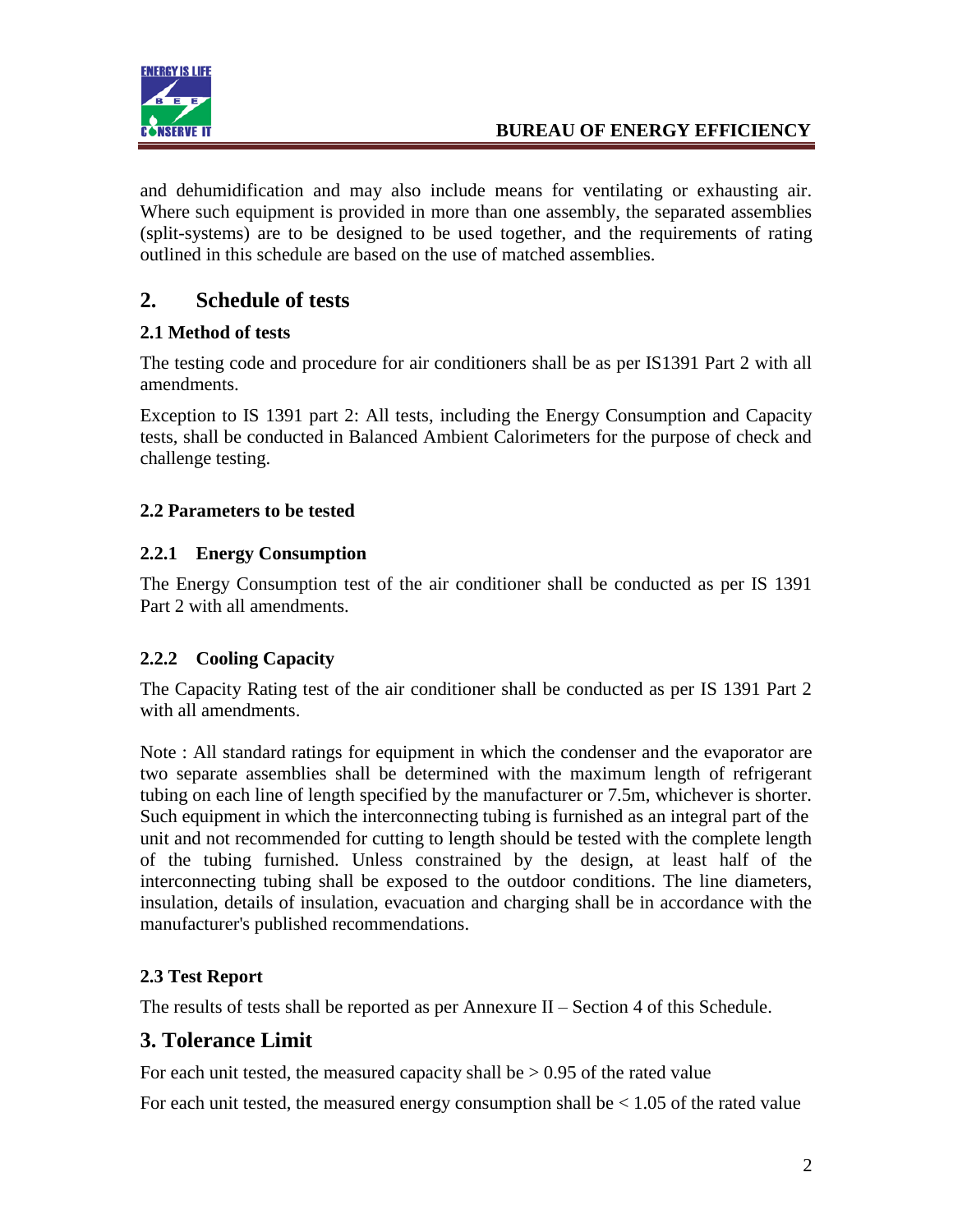

For each unit tested, the EER shall be  $> 0.95$  of the tested EER

There is no tolerance for Star Rating Band, the average of products tested must be at par or better than the Label threshold

## **4. Rating Plan**

Rating plan will be as per Annexure II – Section 2 (CALCULATIONS FOR THE ENERGY LABEL) of this schedule.

# **5. Sampling**

The samples for the check testing will be picked up by Bureau of Energy Efficiency (BEE) or its designated agency for testing at NABL accredited independent laboratory.

Three units of each type shall be picked up for each test. The tests shall be conducted on two of the three units, the third shall be kept as an alternative in case one of the units is damaged or can not be tested properly for any other reason.

#### **6. Qualification Maximum Operating Conditions Test**

The Maximum Operating Conditions Test shall be conducted as per IS 1391 Part 2 with all amendments.

### **7. Label Design, manner of display**

The label design and manner of display will be as per Annexure II - Section 3 (LABEL DESIGN AND MANNER OF DISPLAY) of this schedule.

### **8. Fees**

- **a)** Security deposit of INR1,00,000 is required to be paid against the labeling fee for the appliances mentioned in the schedule.
- **b)** Registration fee is payable on application for assignment of authority is Rs.1000/- (One thousand only).
- **c)** Registration fee is payable on application for renewal of authority to affix labels is Rs. 500/- (Five hundred only).
- **d)** Labelling fee for affixation of label on each piece of air conditioners is Rs. 30/- (Thirty only).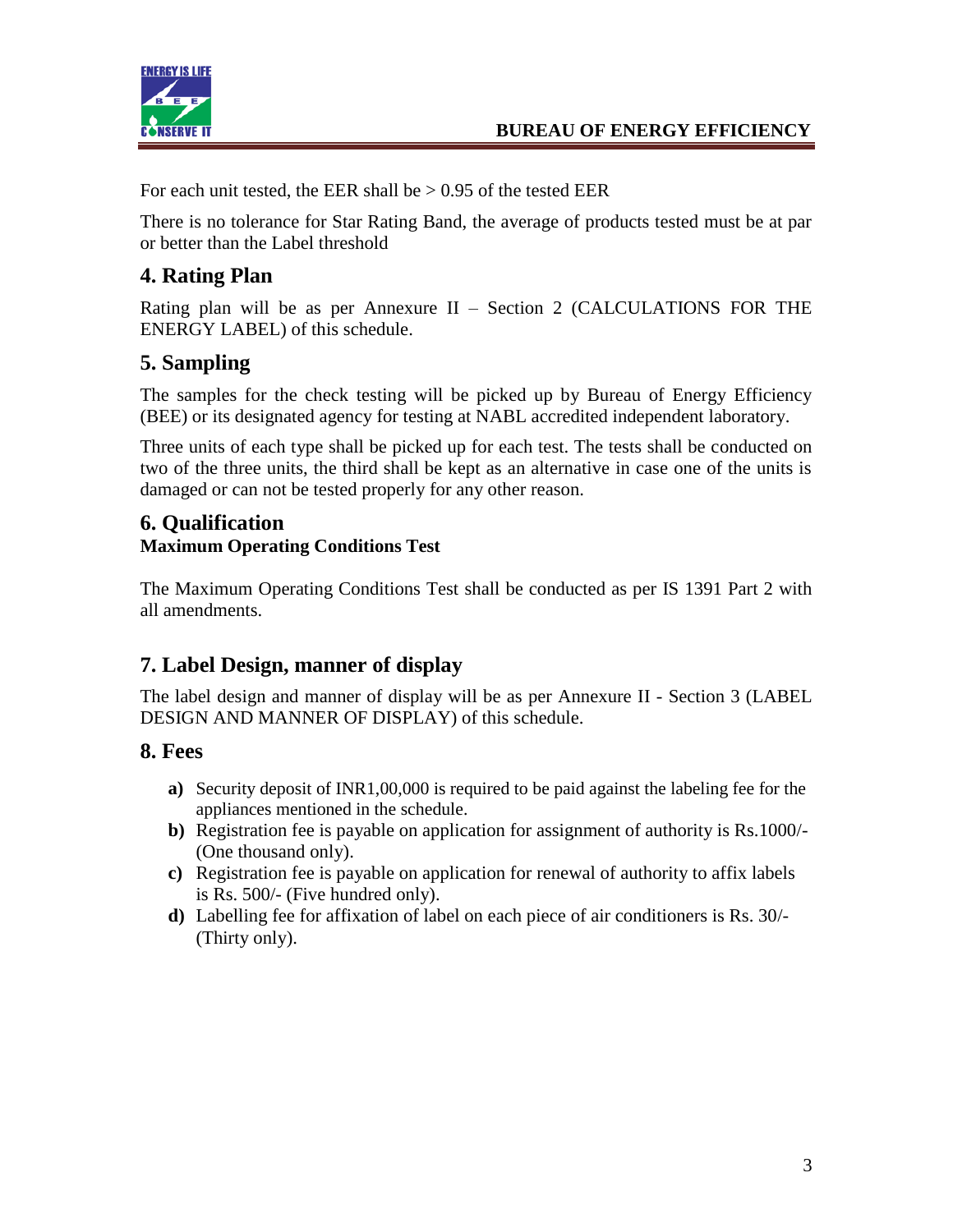

# **Annexure - I to Schedule 3(A)**

#### Different Types of Air Conditioner - Group-2





Various Cassette Air Conditioners



Celling / floor Air Conditioner



**Floor Standing Tower Air Conditioner** 



**Corner AC** 

All above Air Conditioners up to 3 Ton capacity - Single Phase are included in Group -2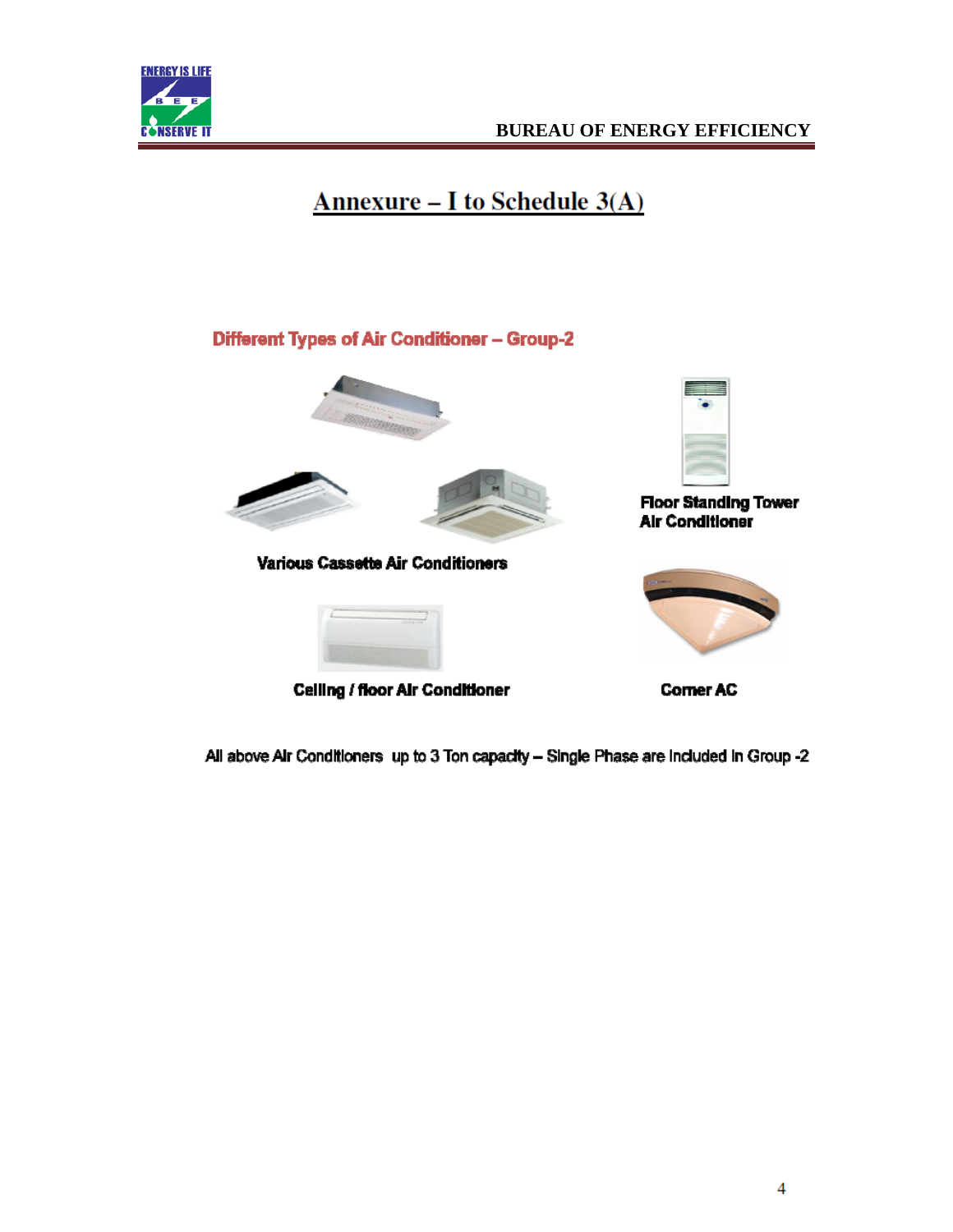



# **Annexure – II to Schedule 3(A) SECTION 1 DEFINITIONS**

#### **1 Definitions**

For the purposes of this schedule, the definitions given in IS 1391 Part 2 with all amendments and those below apply. The definitions below take preference over the ones in the above mentioned standards.

#### **1.1. Star Rating**

The number of stars displayed on the energy label. The available stars are between a minimum of one and a maximum of five shown in one star interval. The star rating is calculated from the Star Rating Band (refer 2.2 of this Annexure)

#### **1.2. Star Rating Band**

The Star Rating Band is a range of energy efficiency ratio (W/W) which is arrived by calculations (refer 2.2 of this annexure), and is used for determining the number of stars displayed on the energy label.

#### **1.3. Family of models**

Family of models is the range of models of one particular brand, to which a single set of test reports is applicable and where each of the models has the same relevant physical characteristics, comparative energy consumption, and energy efficiency rating and performance characteristics. The term 'model' is synonymous with 'family of models'.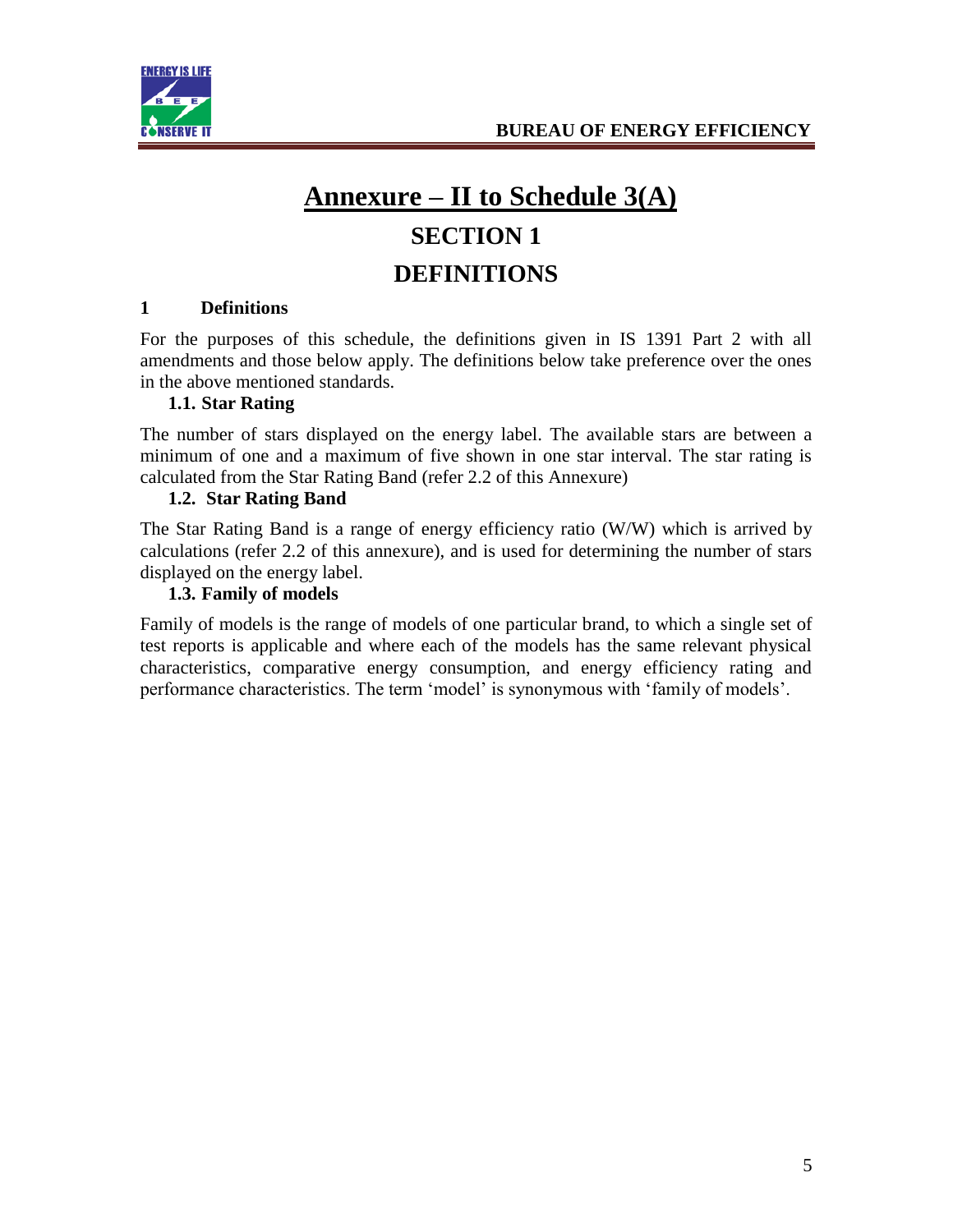

# **SECTION 2**

# **CALCULATIONS FOR THE ENERGY LABEL**

#### **2.1 NUMBER OF TEST AND PROCESSING OF DATA**

#### **2.1.1 Number of units required**

For the purpose of determining the Energy Efficiency Ratio (EER) of a model for labeling, two separate units of the nominated model shall be tested for capacity and energy consumption

#### **2.1.2 Number of tests per unit**

Each unit shall be tested with sufficient test runs to enable a valid EER to be determined for that unit. This determination shall be documented in a test report containing the test result for all test runs used to derive EER.

#### **2.1.3 Rounding**

- Unless otherwise stated, number shall be rounded and recorded to five significant figures. The values of Capacity (kW), shall be rounded and recorded to three significant figures.
- The values of Energy Consumption (W) shall be rounded of  $\ll 0.5$  to lower whole number and  $\geq 0.5$  to higher whole number) to the nearest whole number.
- The values of EER (W/W) shall be rounded and recorded to two significant figures.

#### **2.2 STAR RATING**

The star rating parameters **EER** shall be obtained from TABLE 2.1 / 2.2 / 2.3/2.4, depending on the year of manufacturing/import/assembling

| SL. No. | <b>Product Manufactured/Imported/Assembled</b> | Table to be used |
|---------|------------------------------------------------|------------------|
|         | From 07 January 2010 to 31 December 2011       | 2.1              |
| 2       | From 01 January 2012 to 31 December 2013       | 2.2              |
| 3       | From 01 January 2014 to 31 December 2015       | 2.3              |
| 4       | From 01 January 2016 to 31 December 2017       | 2.4              |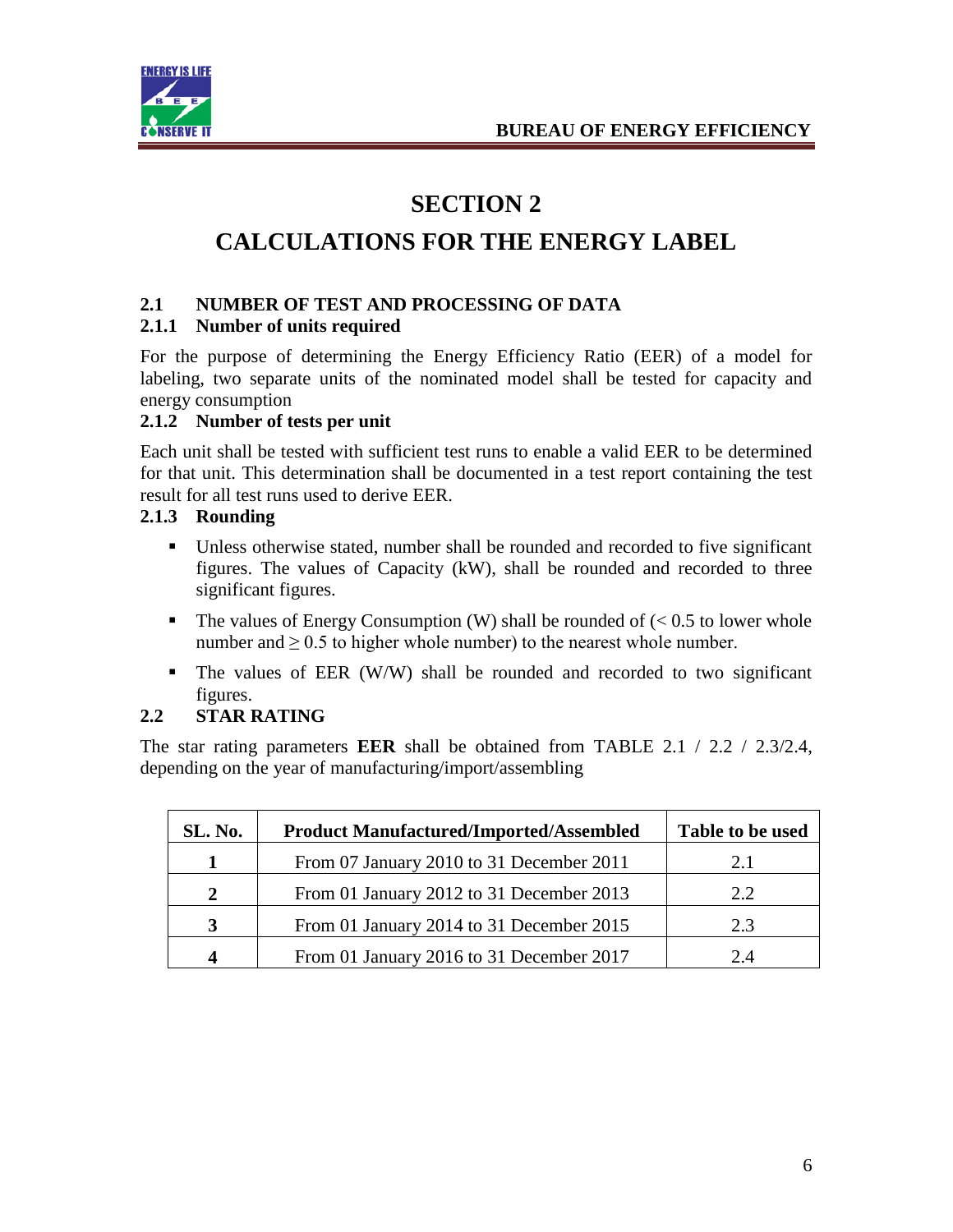

#### **TABLE 2.1: Star Rating Band valid from 01 May 2011 to 31 December 2011.**

|                    | EER (W/W) |      |
|--------------------|-----------|------|
| <b>Star Rating</b> | Min       | Max  |
| 1 Star $*$         | 2.30      | 2.49 |
| $2$ Star $**$      | 2.50      | 2.69 |
| $3$ Star ***       | 2.70      | 2.89 |
| 4 Star ****        | 2.90      | 3.09 |
| 5 Star *****       | 3.10      |      |

#### **TABLE 2.2: Star Rating Band valid from 01 January 2012 to 31 December 2013.**

|                    | EER (W/W) |      |
|--------------------|-----------|------|
| <b>Star Rating</b> | Min       | Max  |
| 1 Star $*$         | 2.50      | 2.69 |
| $2$ Star $**$      | 2.70      | 2.89 |
| 3 Star ***         | 2.90      | 3.09 |
| 4 Star ****        | 3.10      | 3.29 |
| 5 Star *****       | 3.30      |      |

#### **TABLE 2.3: Star Rating Band valid from 01 January 2014 to 31 December 2015.**

|                    | EER (W/W) |      |
|--------------------|-----------|------|
| <b>Star Rating</b> | Min       | Max  |
| 1 Star $*$         | 2.70      | 2.89 |
| $2$ Star $**$      | 2.90      | 3.09 |
| 3 Star ***         | 3.10      | 3.29 |
| 4 Star ****        | 3.30      | 3.49 |
| 5 Star *****       | 3.50      |      |

#### **TABLE 2.4: Star Rating Band valid from 01 January 2016 to 31 December 2017.**

|                    | EER (W/W) |      |
|--------------------|-----------|------|
| <b>Star Rating</b> | Min       | Max  |
| 1 Star $*$         | 2.70      | 2.89 |
| $2$ Star $**$      | 2.90      | 3.09 |
| $3$ Star ***       | 3.10      | 3.29 |
| 4 Star ****        | 3.30      | 3.49 |
| 5 Star *****       | 3.50      |      |

The above equation provides for the value of the various Star Rating Bands for a particular model. The Star Rating chosen for the model will be based on the lower and the upper limits of each Star Rating Band.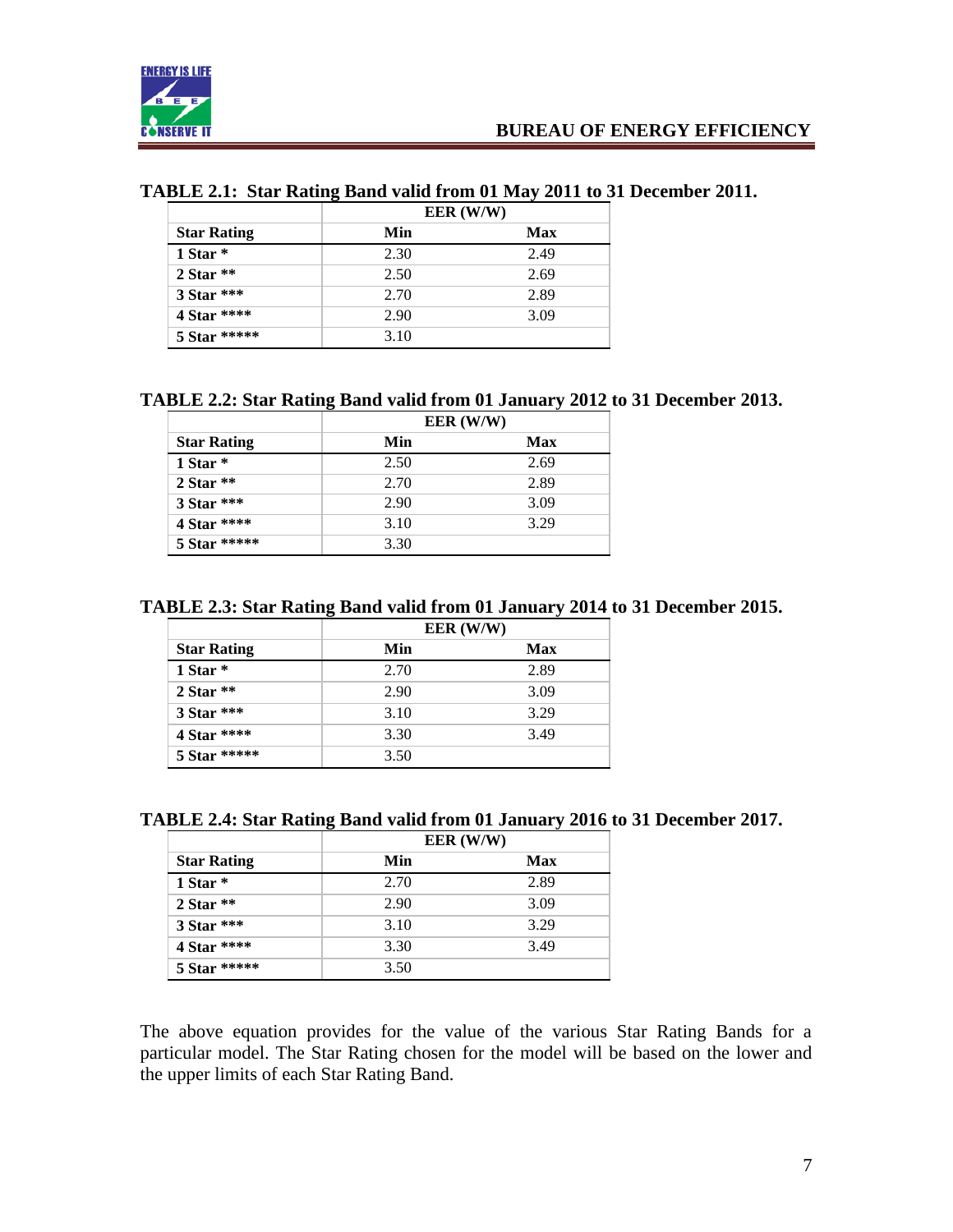

There is **no tolerance** for the Star Rating Bands. All tested products must meet the minimum threshold for each Star Rating Band. The scope for manufacturing tolerance and other variations shall be accounted for when determining the Star Rating.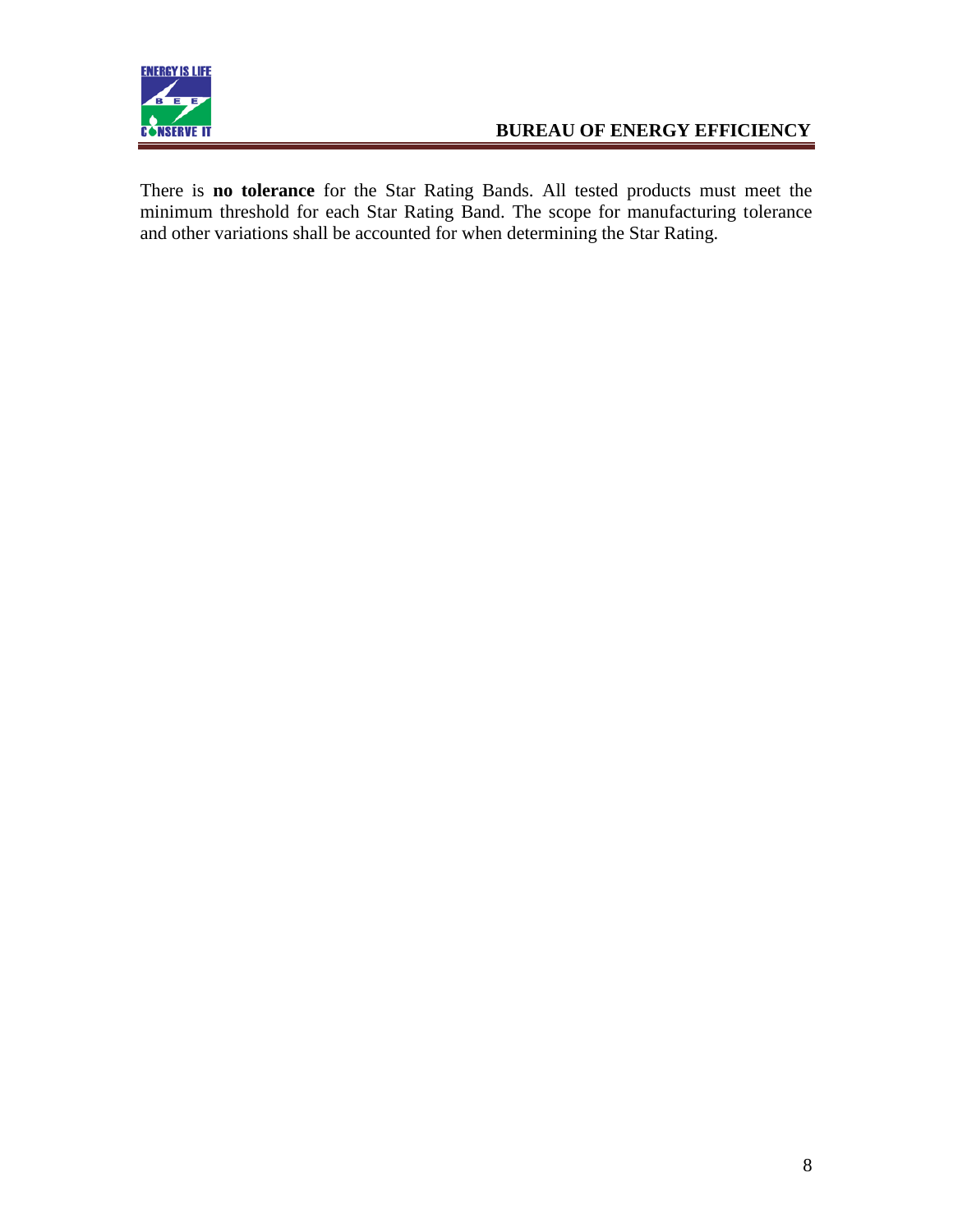

# **SECTION 3**

# **LABEL DESIGN AND MANNER OF DISPLAY**

#### **3.1 PLACEMENT**

All air conditioners must display the label at the point of sale. The label shall be adhered, or attached as a swing tag, on the front of the unit or display front.

For units not on display, the label may be attached to the exterior of the packaging. The label may be attached to the unit when the unit is removed from its packaging or the label may be included as a part of the documentation given to the customer/user.

#### **3.2 MATERIAL AND SHAPE**

The label shall be of durable cardboard, if it is to be attached as a swing tag, or be self adhesive and shall be cut to one of the outlines shown in Figure 3.1 as applicable

#### **3.3 COLOURS**

The label shall be printed as per the specification given in Figure 3.2

#### **3.4 SAMPLE LABEL**

An example of a printed energy label for air conditioner is shown in Figure 3.3.

The label shall display declared values for the following:

- 1. Appliance/Type:
- 2. Brand/Model Name/Number/Year of Manufacturing
- 3. Rated Capacity (kW)
- 4. Rated Power (Watts)
- 5. Rated EER (W/W)
- 6. Variable Output Compressor (Yes/No)
- 7. Heat Pump (Yes/No)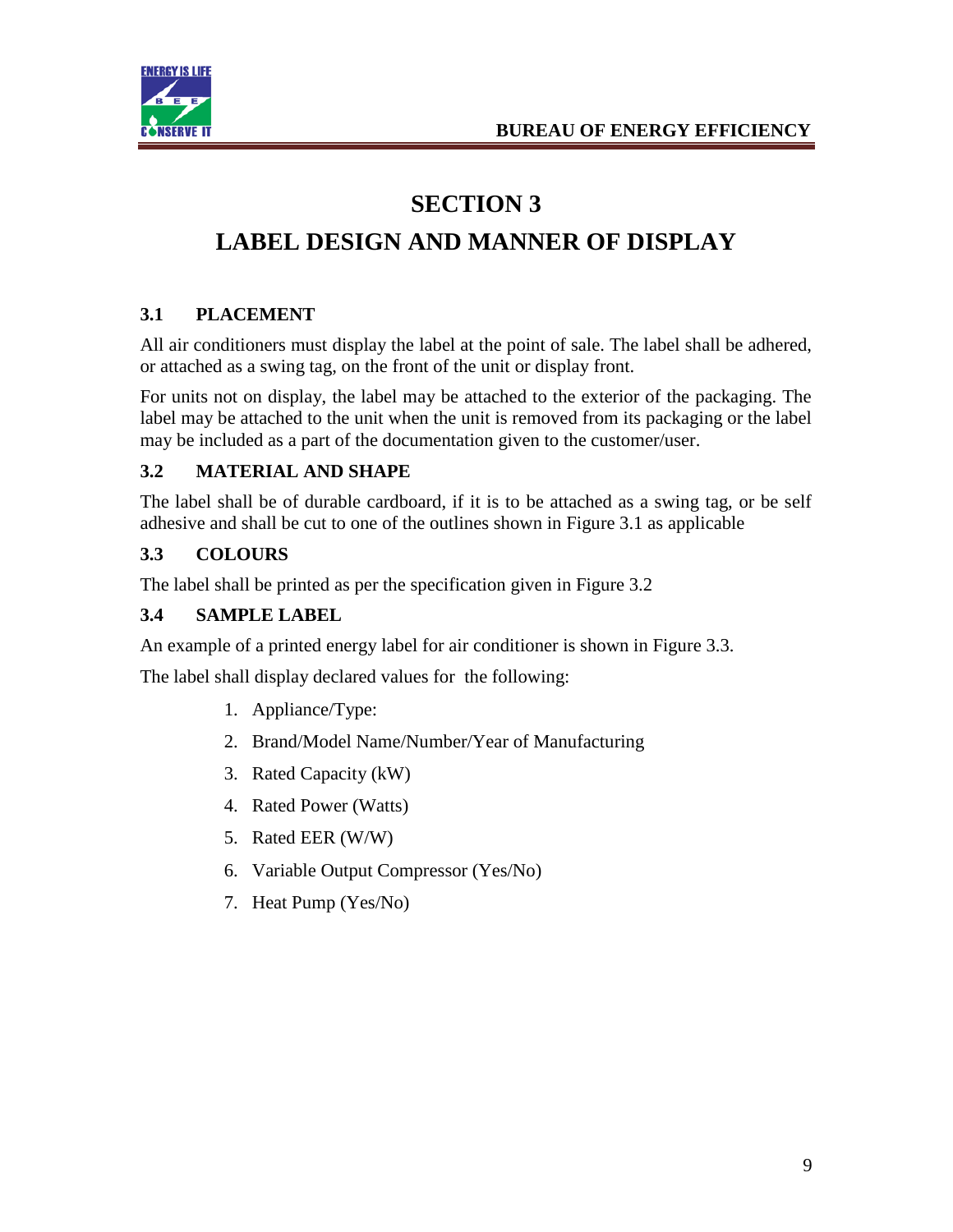



**Figure 3.1: Design Scheme for the Label (Sample).**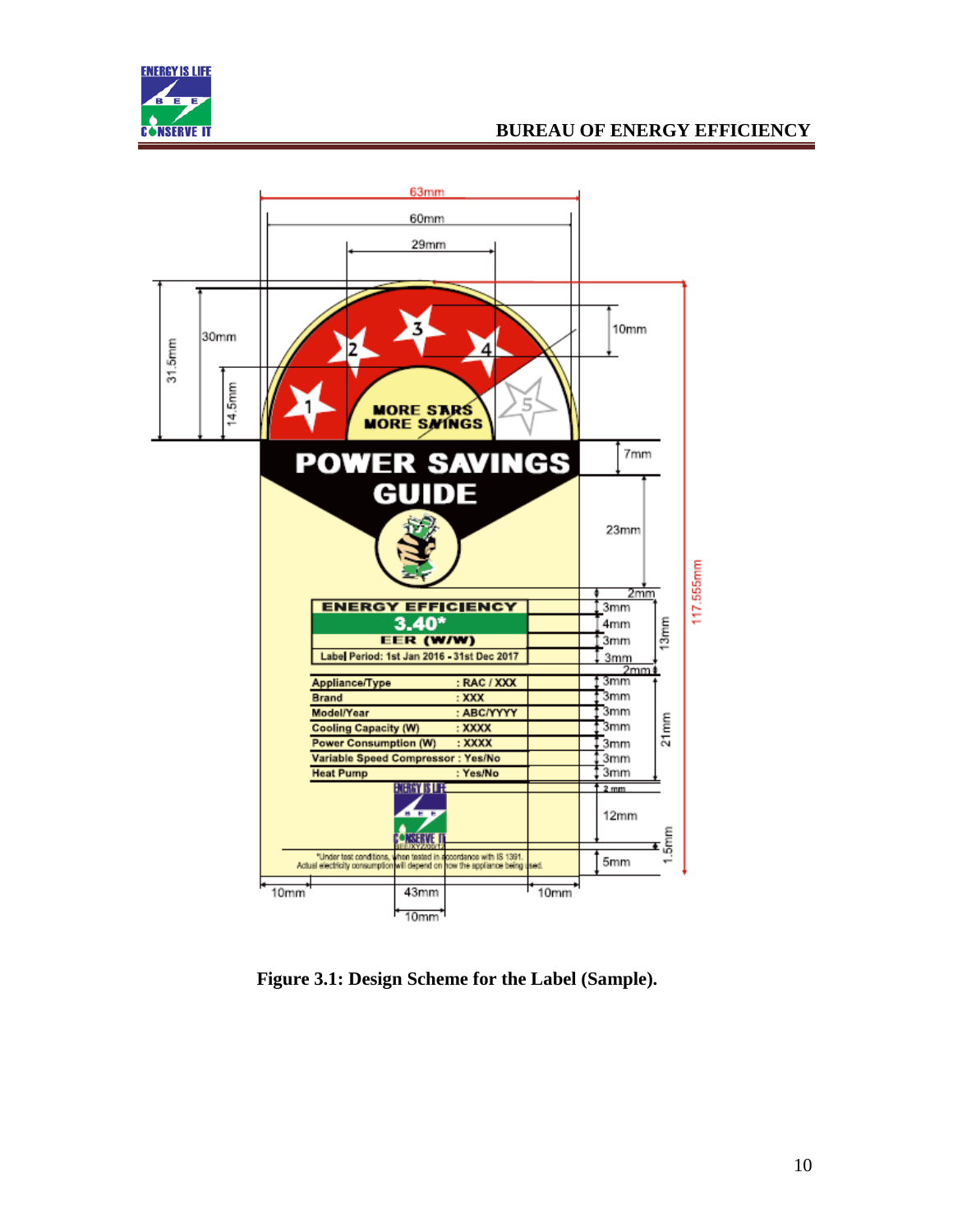



**Figure 3.2: Colour Scheme for the Label (Sample).**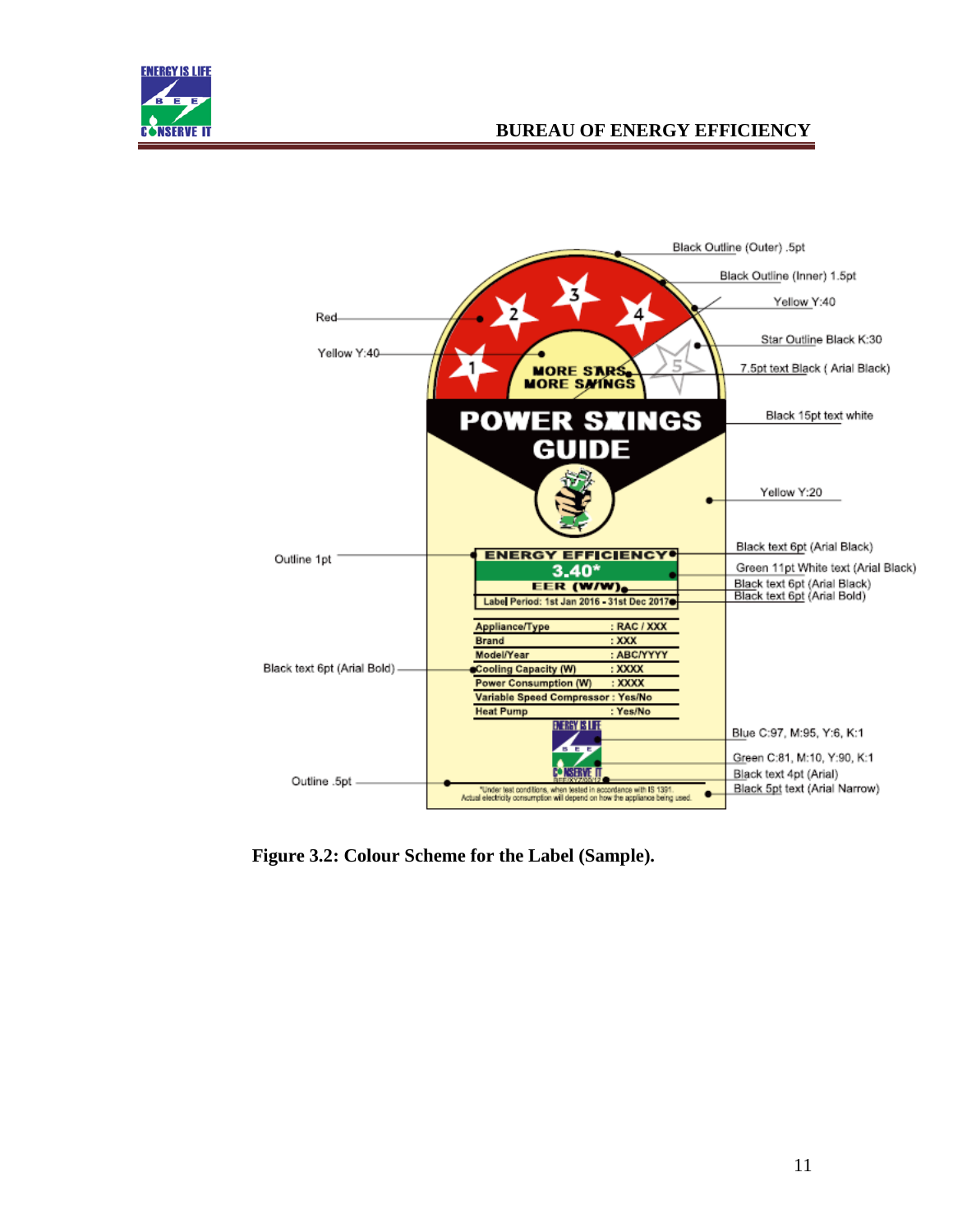



F**igure 3.3: Sample Label**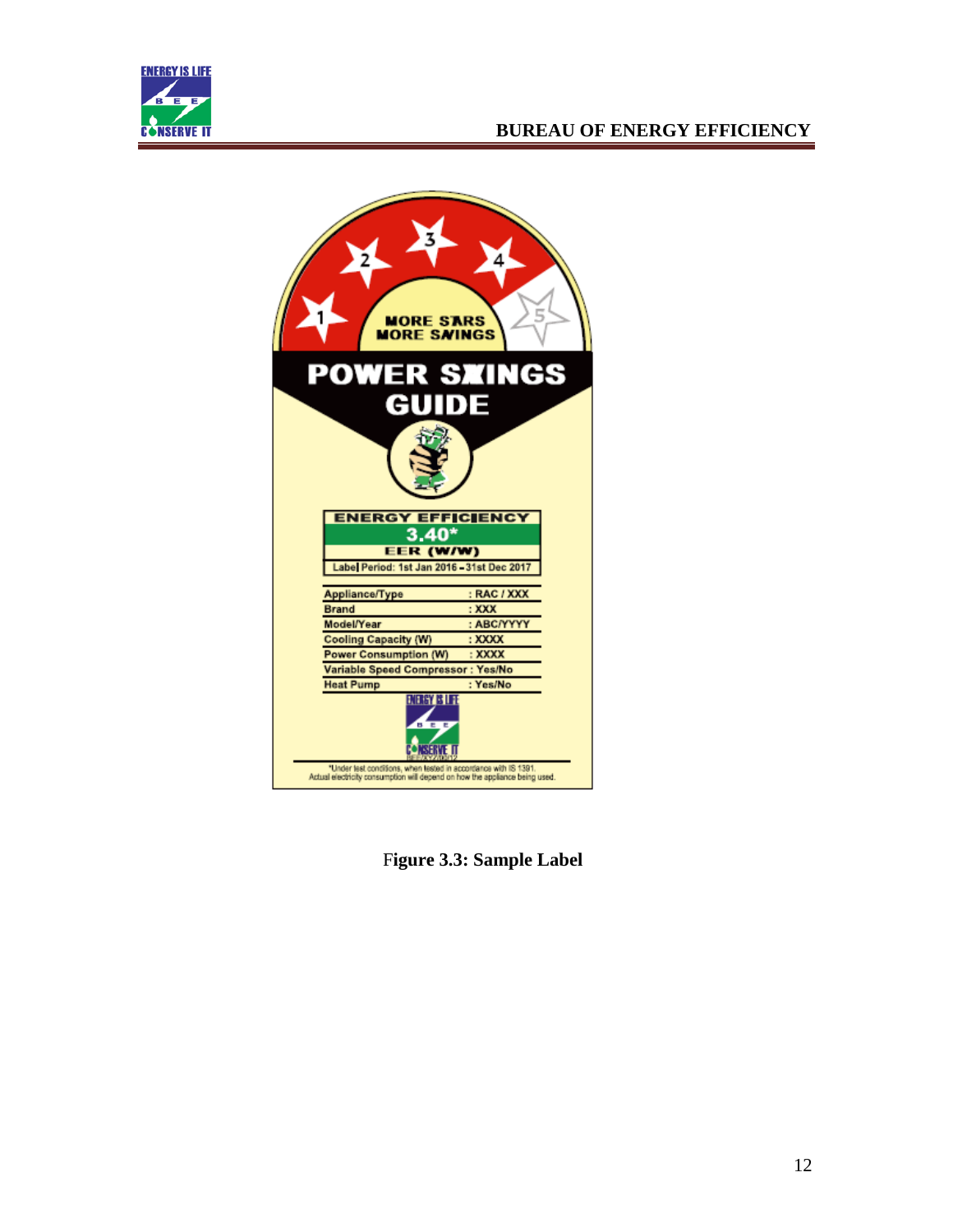

**Sample Picture of manner of Label Diaplay:** 



Note: The label shall be applied to the front base of air conditioner preferably near the name plate, so as to be prominently visible.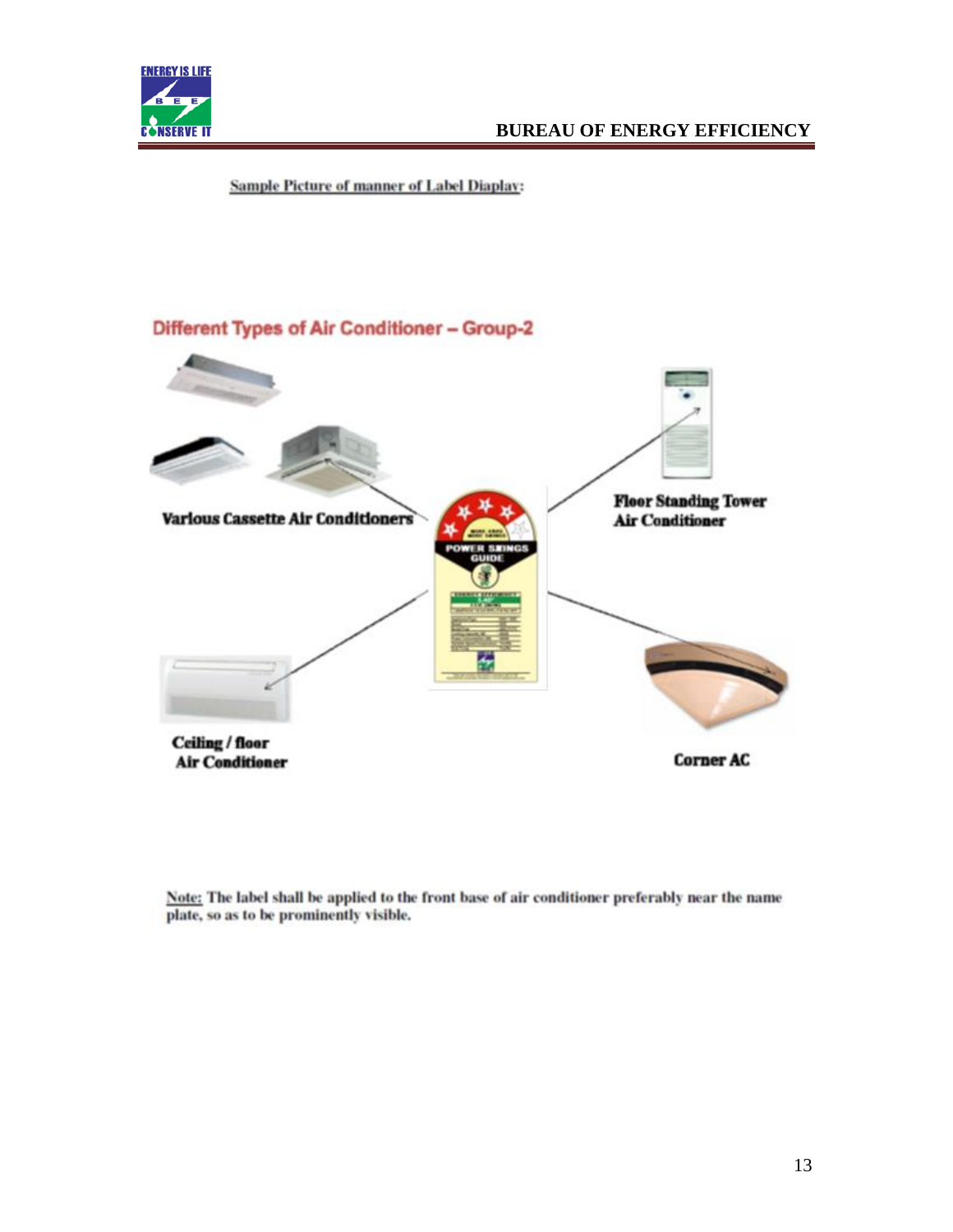



# **SECTION 4 FORMAT OF TEST RESULTS**

NOTE: A separate form should be prepared for each unit tested.

#### **Airconditioner details**

Brand:

Model name: (if applicable)

Model number: (of package unit or indoor unit if split system)

Model number: (of outdoor unit if split system)

A/C Configuration 1—Air distribution non-ducted

A/C Configuration 2—Type Cooling only/heating only/cooling and heating

Non-ducted split system indoor unit mounting: Wall-hung/Under ceiling/Floor mounted/Cassette/Floor/Ceiling

Serial number(s) of unit tested: (of package unit or indoor unit if split system)

Serial number(s) of unit tested: (of outdoor unit if split system)

Rated voltage: V (of package unit or indoor unit if split system)

Rated voltage: V (of outdoor unit if split system)

Rated frequency:

Rated cooling capacity:

Rated effective power input, cooling:

Length of the Tubing

#### **Test summary**

Complete a separate copy of this page for each test type, as applicable

Date of test:

Test officer:

Test mode: Cooling only

Test type: Cooling capacity/maximum operating condition test/all applicable tests

Nominal test condition:,

Test room type indoor equipment: Calorimeter/Enthalpy test room

Test room type outdoor equipment: Calorimeter/Enthalpy test room/Water loop

Test Standard: IS 1391 Part 2

Test mode: Cooling/

Supply voltage: V (of package unit or indoor unit if split system)